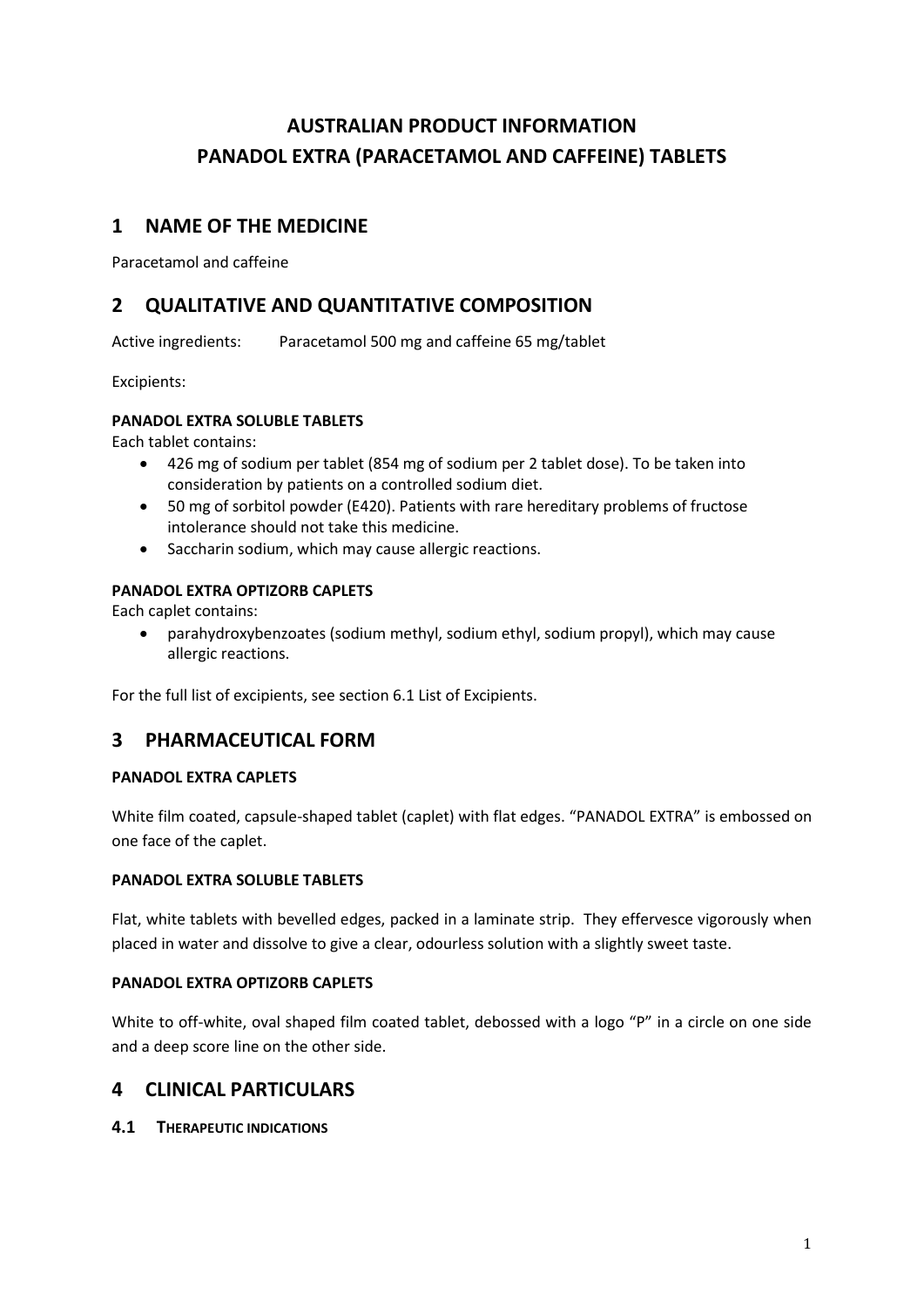PANADOL EXTRA is indicated for the temporary relief of pain and discomfort associated with headache, tension headache, migraine headache, osteoarthritis, arthritis, cold & flu symptoms, toothache, dental procedures, muscular aches, sore throat and period pain. Reduces fever.

### **4.2 DOSE AND METHOD OF ADMINISTRATION**

**PANADOL EXTRA caplets and PANADOL EXTRA OPTIZORB caplets** are to be administered orally, with or without food. For Adults and children 12 years and older: 2 caplets every 4 to 6 hours (as required) with water. Maximum of 8 caplets in 24 hours. Not recommended in children under the age of 12 years.

**PANADOL EXTRA Soluble tablets** are to be administered orally, with or without food. For Adults and children 12 years and older: 2 soluble tablets every 4 to 6 hours (as required). Maximum of 8 Soluble tablets in 24 hours. Not recommended in children under the age of 12 years. PANADOL EXTRA soluble tablets should be dissolved in at least half a glass of water.

The lowest dose necessary to achieve efficacy should be used for the shortest duration of treatment. Do not exceed the stated dose. PANADOL EXTRA should not be used with other paracetamol containing products.

Minimum dosing interval: 4 hours.

Maximum daily dose for children 12 years of age to adults: 4000 mg/520 mg (paracetamol/caffeine).

## **4.3 CONTRAINDICATIONS**

These products are contraindicated in patients with a previous history of hypersensitivity to paracetamol, caffeine or to any of the excipients.

### **4.4 SPECIAL WARNINGS AND PRECAUTIONS FOR USE**

### **Identified precautions**

Contains paracetamol. Do not use with any other paracetamol- containing products. The concomitant use with other products containing paracetamol may lead to an overdose.

Paracetamol overdose may cause liver failure which may require liver transplant or lead to death.

Excessive intake of caffeine (e.g. coffee, tea and some canned drinks) should be avoided while taking this product.

If symptoms persist, medical advice must be sought.

Keep out of sight and reach of children.

### **Use in hepatic impairment**

Paracetamol should be used with caution in patients with impaired liver function: Underlying liver disease increases the risk of paracetamol-related liver damage.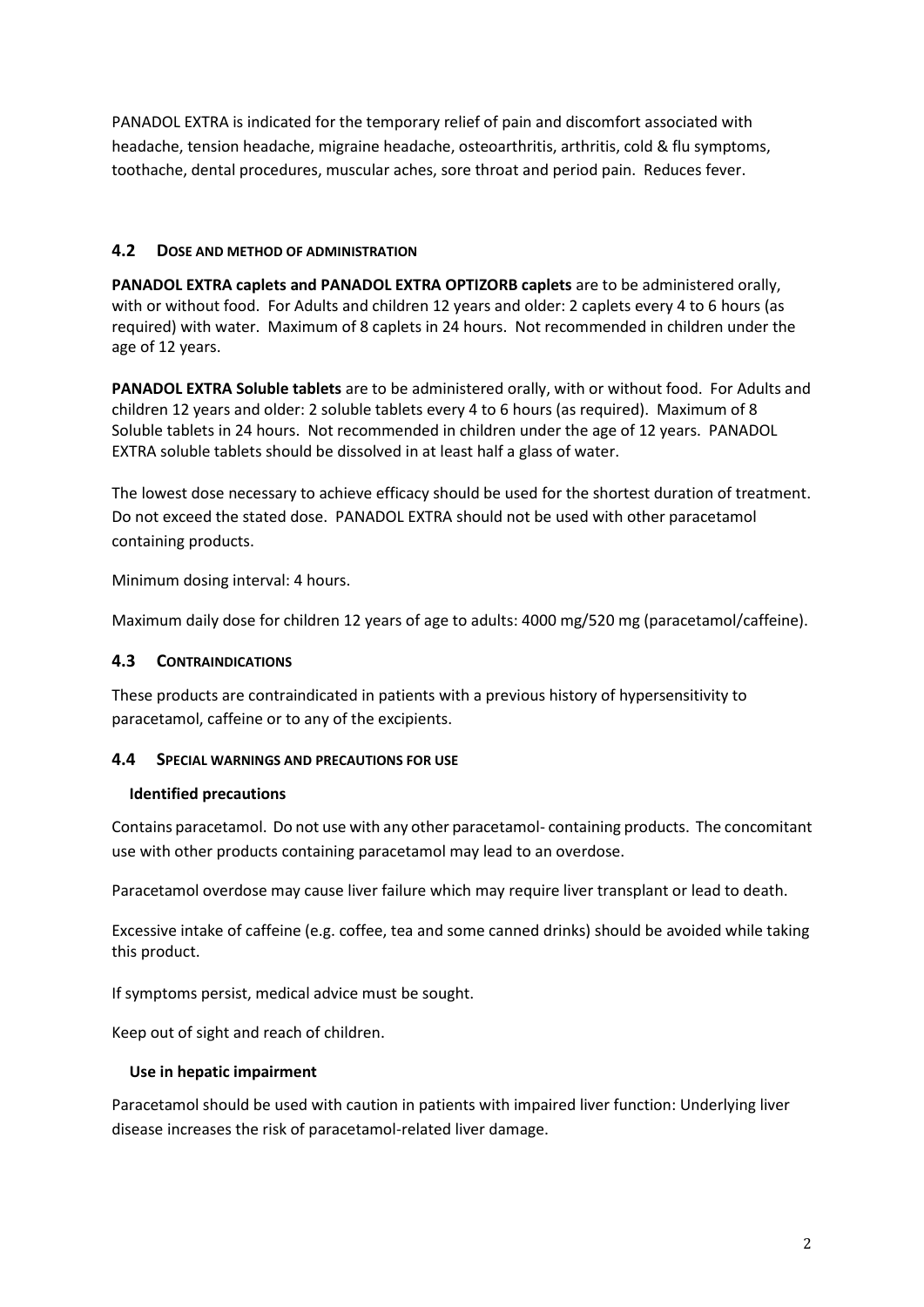Patients who have been diagnosed with liver impairment must seek medical advice before taking this medication.

Cases of hepatic dysfunction/failure have been reported in patients with depleted glutathione levels, such as those who are severely malnourished, anorexic, have a low body mass index, are chronic heavy users of alcohol or have sepsis.

In patients with glutathione depleted states the use of paracetamol may increase the risk of metabolic acidosis.

## **Use in renal impairment**

Paracetamol should be used with caution in patients with impaired kidney function: Administration of paracetamol to patients with moderate to severe renal impairment may result in accumulation of paracetamol conjugates.

Patients who have been diagnosed with kidney impairment must seek medical advice before taking this medication.

## **Use in the elderly**

No data available.

### **Paediatric use**

Not recommended in children under the age of 12 years.

### **Effects on laboratory tests**

No data available.

### **4.5 INTERACTIONS WITH OTHER MEDICINES AND OTHER FORMS OF INTERACTIONS**

The anticoagulant effect of warfarin and other coumarins can be enhanced by prolonged regular daily use of paracetamol with an increased risk of bleeding; occasional doses have no significant effect. Paracetamol absorption is increased by drugs which increase gastric emptying, eg metoclopramide, and decreased by drugs which decrease gastric emptying, eg propantheline, antidepressants with anticholinergic properties, narcotic analgesics. Paracetamol may increase chloramphenicol concentrations. The likelihood of paracetamol toxicity may be increased by the concomitant use of enzyme inducing agents such as alcohol or anticonvulsant drugs.

Paracetamol excretion may be affected and plasma concentrations altered when given with probenecid.

Cholestyramine reduces the absorption of paracetamol if given within one hour of paracetamol.

Caffeine undergoes extensive metabolism by hepatic microsomal cytochrome P450 isoenzyme CYP1A2, and is subject to numerous interactions with other drugs and substances which enhance or reduce its metabolic clearance.

No potentially hazardous interactions with caffeine have been reported. However patients who take medicines that decrease caffeine elimination may need to limit caffeine intake to avoid adverse events.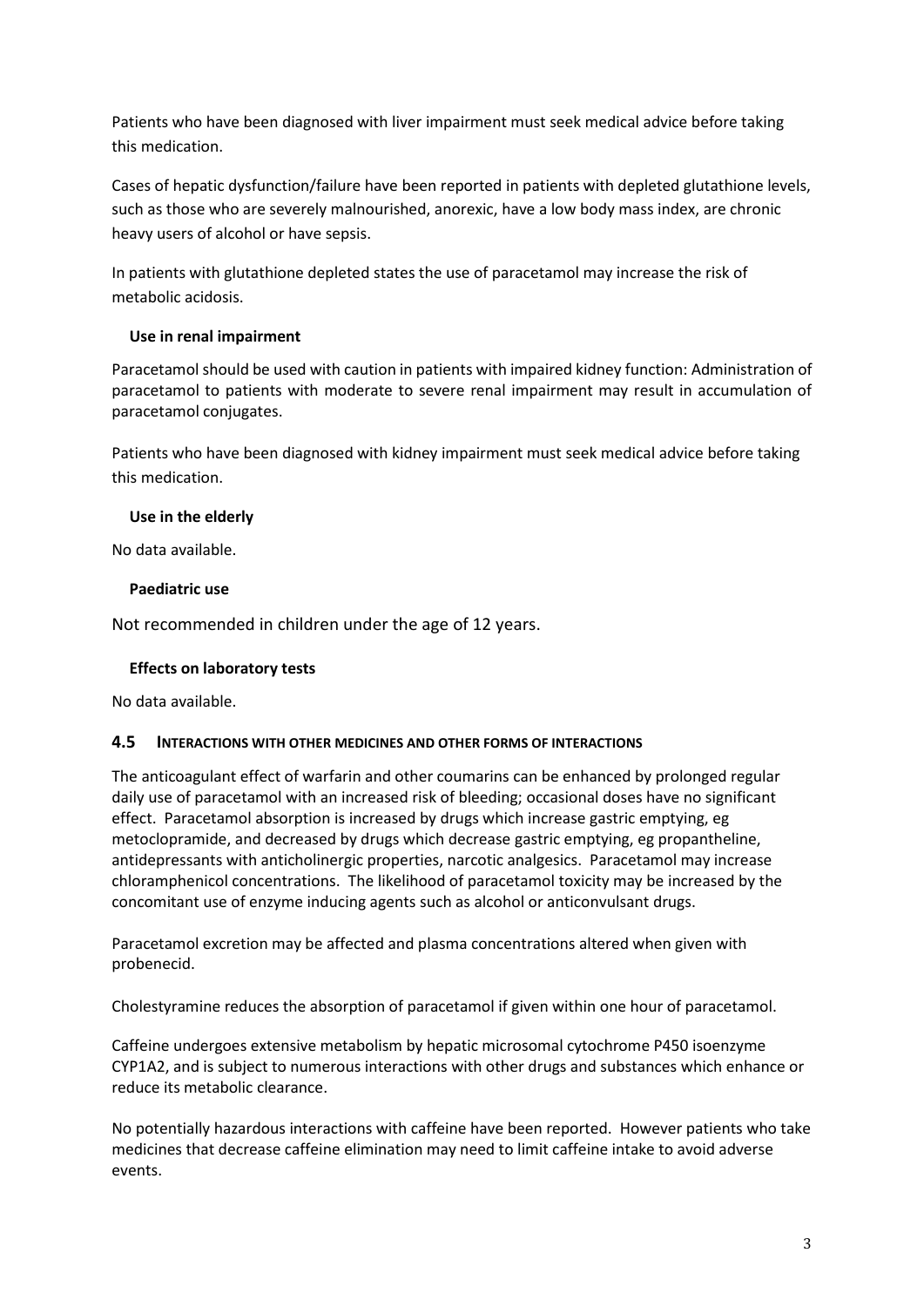Caffeine may increase the elimination of lithium from the body. Concomitant use is therefore not recommended.

### **4.6 FERTILITY, PREGNANCY AND LACTATION**

### **Effects on fertility**

No data available.

### **Use in pregnancy – Pregnancy Category A**

Both Paracetamol and Caffeine have been taken by a large number of pregnant women and women of childbearing age without any proven increase in the frequency of malformations.

Animal studies have shown an association between caffeine intake and foetal abnormalities, but only at very high doses that are not considered relevant to human consumption.

There is limited evidence that maternal caffeine intake during pregnancy may reduce birth weight. One review article indicated a correlation between caffeine consumption during pregnancy and a decrease in birth weight due to the vasoconstrictive effect of caffeine on placental circulation. Other reviews have found no correlation between caffeine intake in pregnancy and birth weight.

Paracetamol-caffeine is not recommended for use during pregnancy due to the possible increased risk of spontaneous abortion associated with caffeine consumption.

### **Use in lactation.**

Paracetamol is excreted in breast milk. The amount available for ingestion by the infant has been reported variously as less than 0.1% of a single dose of paracetamol 500 mg and as 0.04 to 0.23% of a single 650 mg dose. Maternal ingestion of paracetamol in usual analgesic doses does not appear to present a risk to the breastfed infant.

Caffeine is excreted in breast milk. Studies examining the transfer of caffeine into breast milk after oral doses of 35 to 336 mg of caffeine have recorded peak maternal plasma concentrations of 2.4 to 4.7 micrograms/mL, peak maternal saliva concentrations of 1.2 to 9.2 micrograms/mL, and peak breast-milk concentrations of 1.4 to 7.2 micrograms/mL. At these concentrations in breast milk, the calculated daily caffeine ingestion by breast-fed infants ranged from 1.3 to 3.1 mg, which was not thought to present a hazard, although irritability and a poor sleeping pattern have been reported.

The American Academy of Pediatrics states that caffeine is excreted slowly by the infant and may be associated with irritability and poor sleeping pattern when ingested by breast-feeding mothers. However, no effects occur with moderate intake of caffeinated beverages (2 to 3 cups daily) and caffeine is usually compatible with breast feeding.

Caffeine in breast milk may potentially have a stimulating effect on breast fed infants but significant toxicity has not been observed.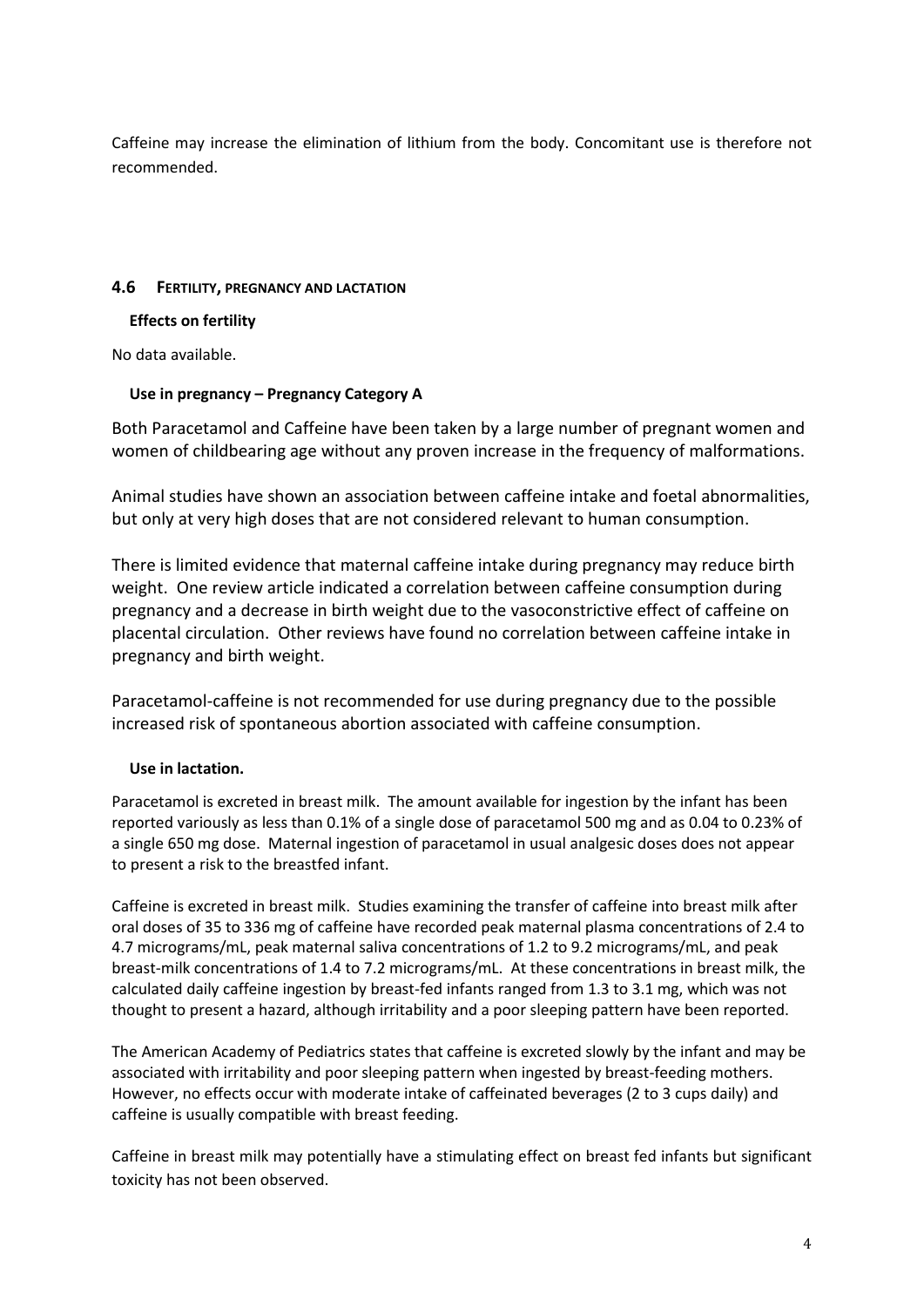### **4.7 EFFECTS ON ABILITY TO DRIVE AND USE MACHINES**

PANADOL EXTRA has no influence on the ability to drive or use machines.

### **4.8 ADVERSE EFFECTS (UNDESIRABLE EFFECTS)**

### **Reporting suspected adverse effects**

Reporting suspected adverse reactions after registration of the medicinal product is important. It allows continued monitoring of the benefit-risk balance of the medicinal product. Healthcare professionals are asked to report any suspected adverse reactions at [www.tga.gov.au/reporting](http://www.tga.gov.au/reporting-problems)[problems.](http://www.tga.gov.au/reporting-problems)

Events reported from extensive post-marketing experience at therapeutic/labelled dose and considered attributable are tabulated below by System Organ Class and frequency.

The following convention has been utilised for the classification of undesirable effects: very common (≥1/10), common (≥1/100, <1/10), uncommon (≥1/1,000, <1/100), rare (≥1/10,000, <1/1,000), very rare (<1/10,000), not known (cannot be estimated from available data).

Adverse event frequencies have been estimated from spontaneous reports received through postmarketing data.

| <b>Body System</b>                                 | <b>Undesirable Effect</b>                                                                                                                                           | <b>Frequency</b> |
|----------------------------------------------------|---------------------------------------------------------------------------------------------------------------------------------------------------------------------|------------------|
| Paracetamol                                        |                                                                                                                                                                     |                  |
| Blood and lymphatic<br>system disorders            | Thrombocytopenia                                                                                                                                                    | Very rare        |
| Immune System disorders                            | Anaphylaxis<br>Cutaneous hypersensitivity reactions including,<br>among others, skin rashes, angioedema, Stevens<br>Johnson Syndrome and Toxic Epidermal Necrolysis | Very rare        |
| Respiratory, thoracic and<br>mediastinal disorders | Bronchospasm, especially in patients sensitive to<br>aspirin and other NSAIDs                                                                                       | Very rare        |
| Hepatobiliary disorders                            | Hepatic dysfunction                                                                                                                                                 | Very rare        |
| <b>Caffeine</b>                                    |                                                                                                                                                                     |                  |
| Central Nervous system                             | <b>Nervousness</b><br><b>Dizziness</b>                                                                                                                              | Not known        |

### Table 1: Post marketing data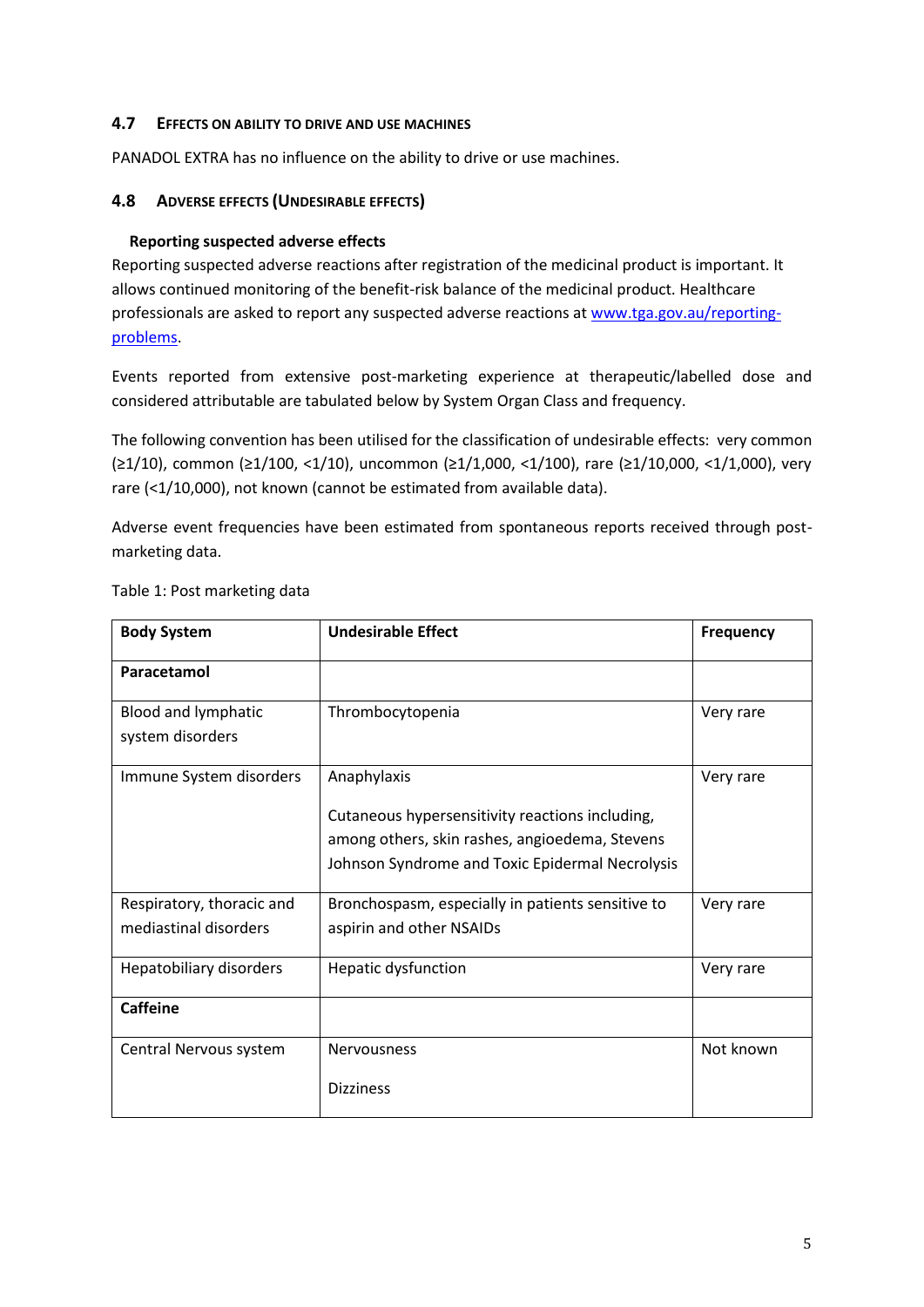When the recommended PANADOL EXTRA dosing regimen is combined with dietary caffeine intake, the resulting higher dose of caffeine may increase the potential for caffeine-related adverse effects such as insomnia, restlessness, anxiety, irritability, headaches, gastrointestinal disturbances and palpitations.

# **4.9 OVERDOSE**

Paracetamol overdose may cause liver failure which may require liver transplant or lead to death. Acute pancreatitis has been observed, usually with hepatic dysfunction and liver toxicity.

Immediate medical management is required in the event of overdose, even if symptoms of overdose are not present.

Administration of N-acetylcysteine may be required.

If an overdose is taken or suspected, the Poisons Information Centre should be contacted immediately for advice (call 131 126), or the patient should go to a hospital straight away, even if they feel well, because of the risk of delayed, serious liver damage. See Adverse Effects.

Overdose of caffeine may result in epigastric pain, vomiting, diuresis, tachycardia or cardiac arrhythmia, CNS stimulation (insomnia, restlessness, excitement, agitation, anxiety, tremors and convulsions).

For clinically significant symptoms of caffeine overdose to occur, the amount ingested would be associated with serious paracetamol-related liver toxicity.

# **5 PHARMACOLOGICAL PROPERTIES**

## **5.1 PHARMACODYNAMIC PROPERTIES**

### **Mechanism of action**

Paracetamol is a para-aminophenol derivative that exhibits analgesic and anti-pyretic activity. It inhibits prostaglandin synthetase in the hypothalamus, prevents synthesis of spinal prostaglandin and inhibits inducible nitric oxide synthesis in macrophages. Paracetamol has minimal antiinflammatory action. Caffeine acts as an analgesic adjuvant which enhances the efficacy of paracetamol.

## **Clinical trials**

A meta-analysis to determine the analgesic effect of the combined dosage of paracetamol (1,000 mg) and caffeine (130 mg) versus paracetamol (1,000 mg) alone has been undertaken. The primary outcome of the meta-analysis was to determine whether the use of paracetamol plus caffeine provided significantly superior analgesia over paracetamol alone in acute pain states.

Inclusion criteria were full journal publications reporting the results of randomised, controlled, double-blind trials comparing the two treatments.

The clinical measure selected was the >50% maxTOTPAR (i.e. the number of patients in the two groups who achieved at least 50% of the maximal pain relief). The dichotomous descriptor of >50% maxTOTPAR was chosen because it is a simple clinical end point of half pain relieved. It is a well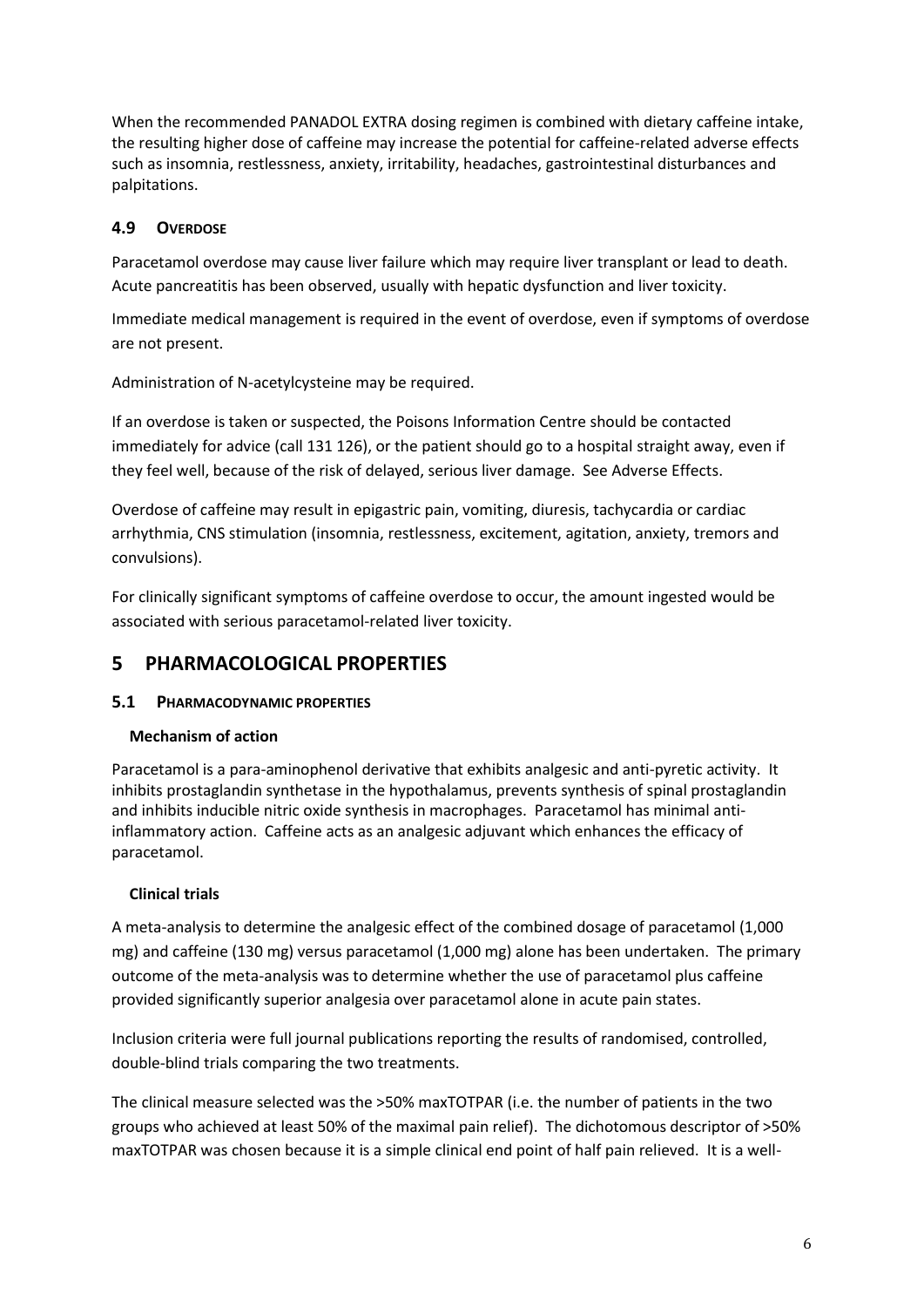defined clinical measure of pain relief and can be used to evaluate the comparative benefit of contrasting medications.

Of the seven papers describing double blind trials, four papers met the inclusion criteria for the meta-analysis and contained eight separate studies. These eight studies spanned a number of different pain states; post-partum pain (n=3), headache (n=2), dental pain (n=2) and dysmenorrhoea  $(n=1)$ .

All of the eight studies included in the meta-analysis provided efficacy results as mean TOTPAR values over 0-4-hours. The total number of patients evaluated was 1265 (paracetamol plus caffeine) and 1268 (paracetamol alone). Using the end-point of at least half pain relief achieved (at least 50%maxTOTPAR), the odds ratio of a greater likelihood of effect of the paracetamol/caffeine combination compared to paracetamol alone is 1.34 (95% CI 1.14, 1.58). This corresponds to a relative benefit of 1.12 (95% CI 1.05-1.19). Analgesic efficacy has also been determined as the number needed to treat (NNT). For the comparison of the paracetamol/caffeine combination with paracetamol alone, the NNT for at least 50% pain relief achieved over 0-4 hours is 14.

Compared with placebo, the relative benefit for the paracetamol/caffeine combination is 1.42 (95%CI 1.29-1.56) and the NNT for at least 50% pain relief achieved over 0-4 hours is 5. For paracetamol alone compared with placebo, the relative benefit is 1.27 (95%CI 1.15-1.40) and the NNT is  $8^1$ .

The meta-analysis indicated that the combination of paracetamol and caffeine has an added benefit in analgesic activity compared to paracetamol alone.

Time effect curves for pain relief were presented in all eight of the studies included in the metaanalysis. Overall, these studies suggested that combining paracetamol with caffeine results in an earlier analgesic effect than is achieved with paracetamol alone.

## **5.2 PHARMACOKINETIC PROPERTIES**

 $\overline{a}$ 

After oral administration, paracetamol is absorbed rapidly and completely from the gastrointestinal tract; peak plasma levels occur 10 to 60 minutes after administration.

Paracetamol is uniformly distributed throughout most body fluids; the apparent volume of distribution is 1 to 1.2 L/kg. Paracetamol can cross the placenta and is excreted in breast milk. Plasma protein binding is negligible at usual therapeutic concentrations but increases with increasing concentrations.

Paracetamol is metabolised by the hepatic microsomal enzyme system. In adults at therapeutic doses, paracetamol is mainly conjugated with glucuronide (45 to 55%) or sulfate (20 to 30%). A minor proportion (less than 20%) is metabolised to catechol derivatives and mercapturic acid compounds via oxidation. Paracetamol is excreted in the urine mainly as the glucuronide and sulfate conjugates. Less than 5% is excreted as unchanged paracetamol

 $1$  Palmer H, Graham G, Williams and Day R (2010). A risk-based assessment of paracetamol (acetaminophen) combined with caffeine. Pain Medicine 11: 951-965.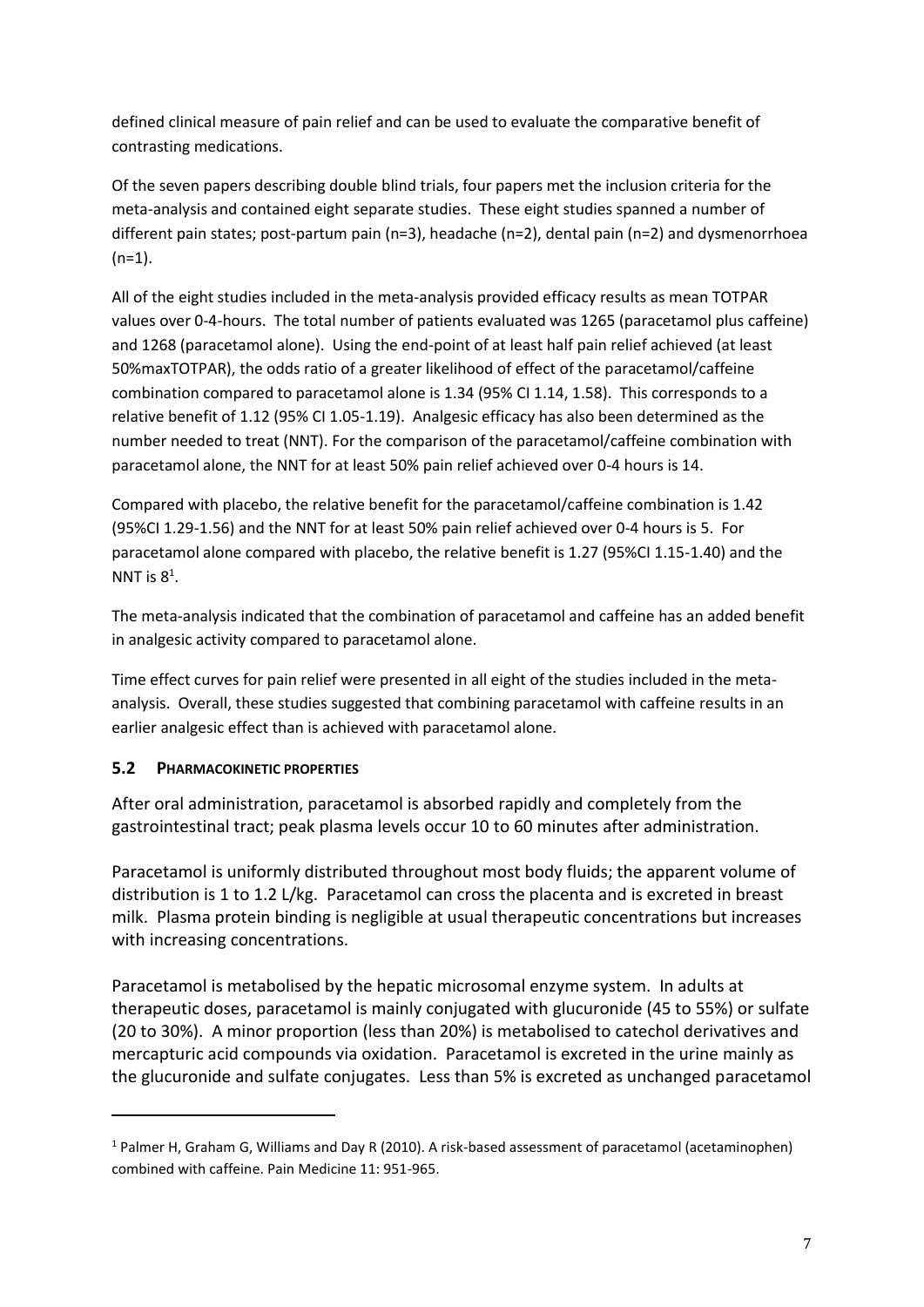with 85 to 90% of the administered dose eliminated in the urine within 24 hours of ingestion. The elimination half-life varies from 1 to 3 hours. Food intake delays paracetamol absorption.

Caffeine is absorbed readily after oral administration. Maximal plasma concentrations are achieved in adults within one hour and the plasma half-life is about 3 to 7 hours. Caffeine is almost completely metabolised in the liver by oxidation, demethylation and acetylation to various xanthine derivatives, which are excreted in the urine.

Regular PANADOL EXTRA caplets and Panadol tablets are bioequivalent for AUC<sub>0-10hr</sub> and  $C_{\text{max}}$  for paracetamol. The extent of absorption (AUC) and peak plasma levels ( $C_{\text{max}}$ ) of paracetamol were similar for both products. The time to peak plasma level  $(t_{max})$  was not significantly different for regular PANADOL EXTRA caplets and Panadol tablets.

For PANADOL EXTRA soluble tablets the  $t_{max}$  for both paracetamol and caffeine was reached twice as fast (0.27 h, 0.32 h respectively) compared to regular PANADOL EXTRA caplets (0.67 h, 0.65 h respectively) {p≤0.043}.

PANADOL EXTRA OPTIZORB caplets contain a disintegrant system which optimises tablet dissolution compared to regular PANADOL EXTRA caplets.

Human pharmacokinetic data demonstrate that paracetamol and caffeine from PANADOL EXTRA OPTIZORB caplets showed faster and greater absorption in the first 60 minutes (Tmax,  $AUC_{0-30min}$  and  $AUC_{0-60min}$ ) compared to regular PANADOL EXTRA.

Maximum plasma concentration of paracetamol is reached faster for PANADOL EXTRA OPTIZORB caplets compared to regular PANADOL EXTRA Caplets in fasted and fed states (p < 0.01). PANADOL EXTRA OPTIZORB caplets achieved  $t_{\text{max}}$  in the fasted state in a faster median time of 0.50 hrs versus 0.99 hrs for regular PANADOL EXTRA. After food, PANADOL EXTRA OPTIZORB caplets achieved  $t_{max}$  in a faster median time of 1.00 hrs versus 1.25 hours for regular PANADOL EXTRA Caplets.

Total extent of absorption of paracetamol and caffeine from PANADOL EXTRA OPTIZORB caplets is equivalent to that from regular PANADOL EXTRA Caplets ( $AUC_0$ - $\infty$  and  $AUC_{0-t}$ ).

### **5.3 PRECLINICAL SAFETY DATA**

#### **Genotoxicity**

No data available.

#### **Carcinogenicity**

No data available.

## **6 PHARMACEUTICAL PARTICULARS**

**6.1 LIST OF EXCIPIENTS** 

**PANADOL EXTRA CAPLETS**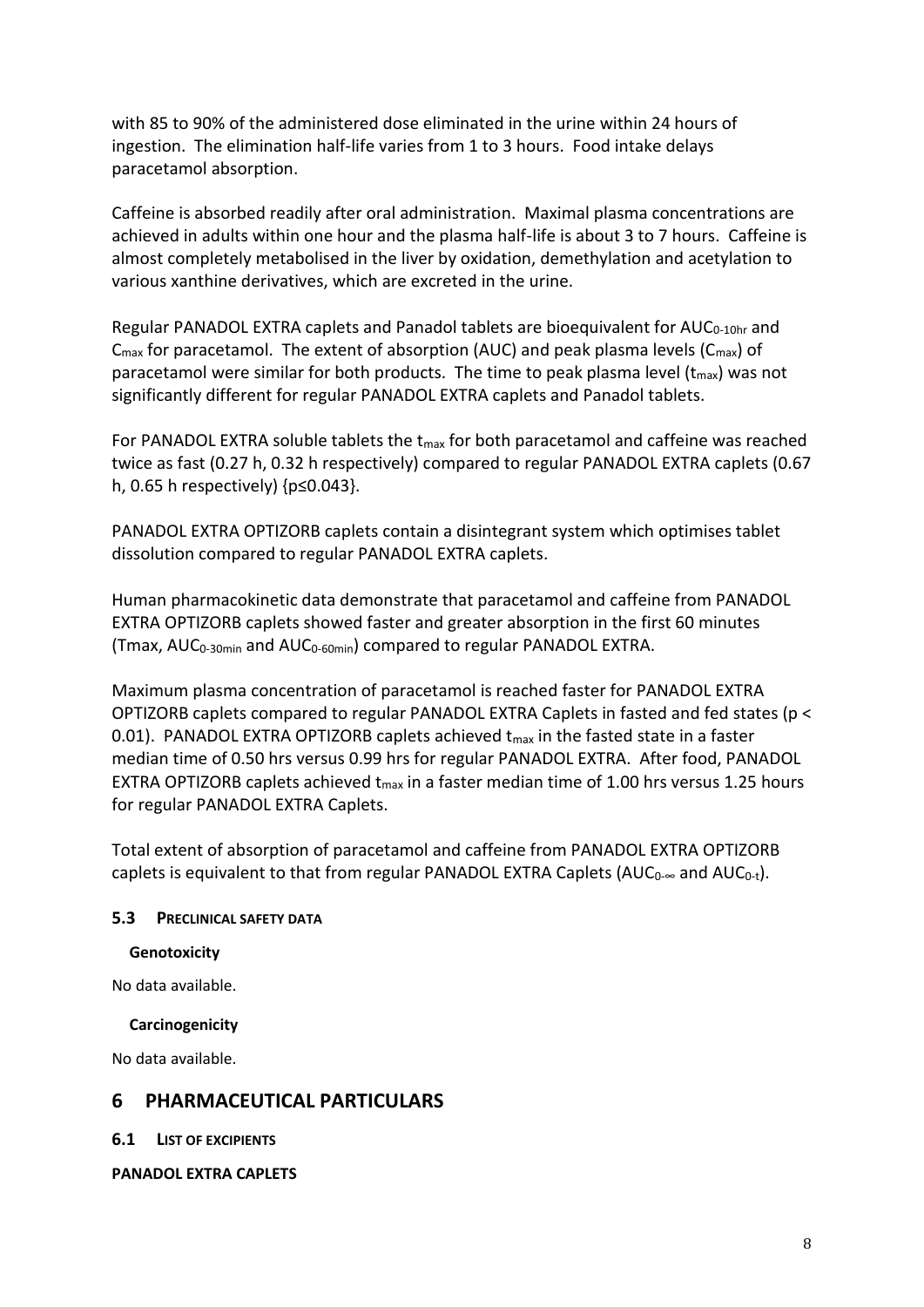Maize starch, Starch – Pregelatinised maize, Povidone, Potassium sorbate, Purified talc, Stearic acid, Croscarmellose sodium, Hypromellose, Glycerol triacetin.

### **PANADOL EXTRA SOLUBLE tablets**

Sorbitol, Saccharin sodium, Sodium bicarbonate, Povidone, Sodium lauryl sulphate, Dimethicone 350, Citric acid (anhydrous), Sodium carbonate (anhydrous).

## **PANADOL EXTRA OPTIZORB caplets**

Starch – Pregelatinised maize, Calcium carbonate, Alginic acid, Crospovidone, Povidone, Magnesium stearate, Parahydroxybenzoates (sodium methyl, sodium ethyl, sodium propyl), OPADRY complete film coating system YS-1-7003 WHITE, Carnauba wax, Water – purified.

Contains no sugar, lactose or gluten.

### **6.2 INCOMPATIBILITIES**

Incompatibilities were either not assessed or not identified as part of the registration of this medicine.

## **6.3 SHELF LIFE**

In Australia, information on the shelf life can be found on the public summary of the Australian Register of Therapeutic Goods (ARTG). The expiry date can be found on the packaging.

### **6.4 SPECIAL PRECAUTIONS FOR STORAGE**

Store below 25°C.

### **6.5 NATURE AND CONTENTS OF CONTAINER**

PANADOL EXTRA CAPLETS Packs of 10, 18, 36, 64 and 72 caplets.

PANADOL EXTRA SOLUBLE TABLETS Packs of 24 soluble tablets.

PANADOL EXTRA OPTIZORB CAPLETS Packs of 10, 20 and 40 caplets.

Not all pack sizes may be marketed.

#### **6.6 SPECIAL PRECAUTIONS FOR DISPOSAL**

In Australia, any unused medicine or waste material should be disposed of in accordance with local requirements.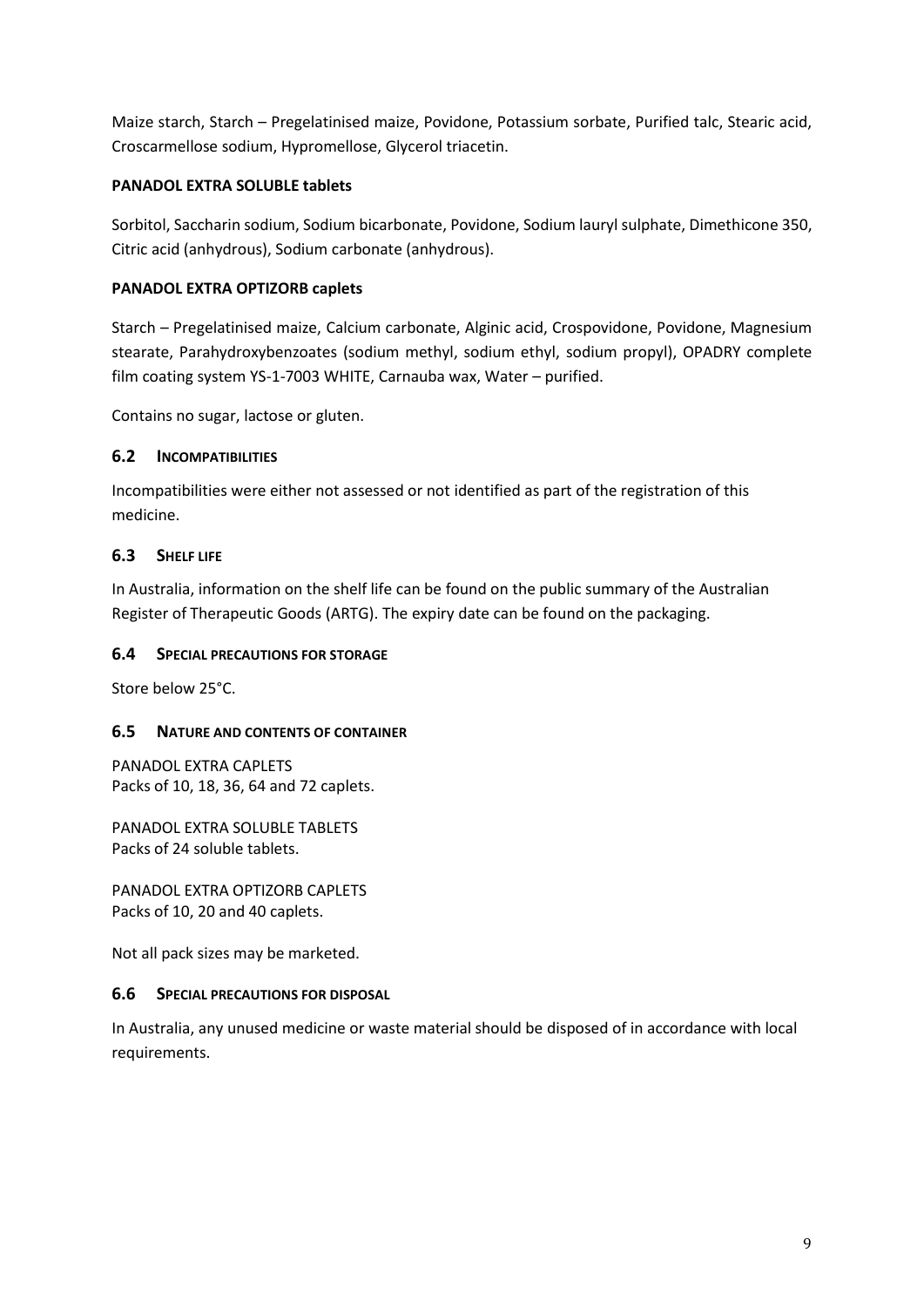### **6.7 PHYSICOCHEMICAL PROPERTIES**

### **Chemical structure**

Paracetamol **Caffeine** 







## **CAS number**

Paracetamol 103-90-2

Caffeine 58-08-2

# **7 MEDICINE SCHEDULE (POISONS STANDARD)**

Packs of 10 tablets and 20 tablets - Unscheduled

Packs larger than 20 tablets - S2, Pharmacy Medicine

# **8 SPONSOR**

GlaxoSmithKline Consumer Healthcare Australia 82 Hughes Avenue Ermington NSW 2115

Telephone: 02 9684 0888 Website[: www.gsk.com.au](http://www.gsk.com.au/)

# **9 DATE OF FIRST APPROVAL**

PANADOL EXTRA CAPLETS (AUST R 166030) 13 October 2009

PANADOL EXTRA SOLUBLE TABLETS (AUST R 199774) 6 August 2012

PANADOL EXTRA OPTIZORB CAPLETS (AUST R 203990) 13 December 2012

## **10 DATE OF REVISION**

9 April 2018